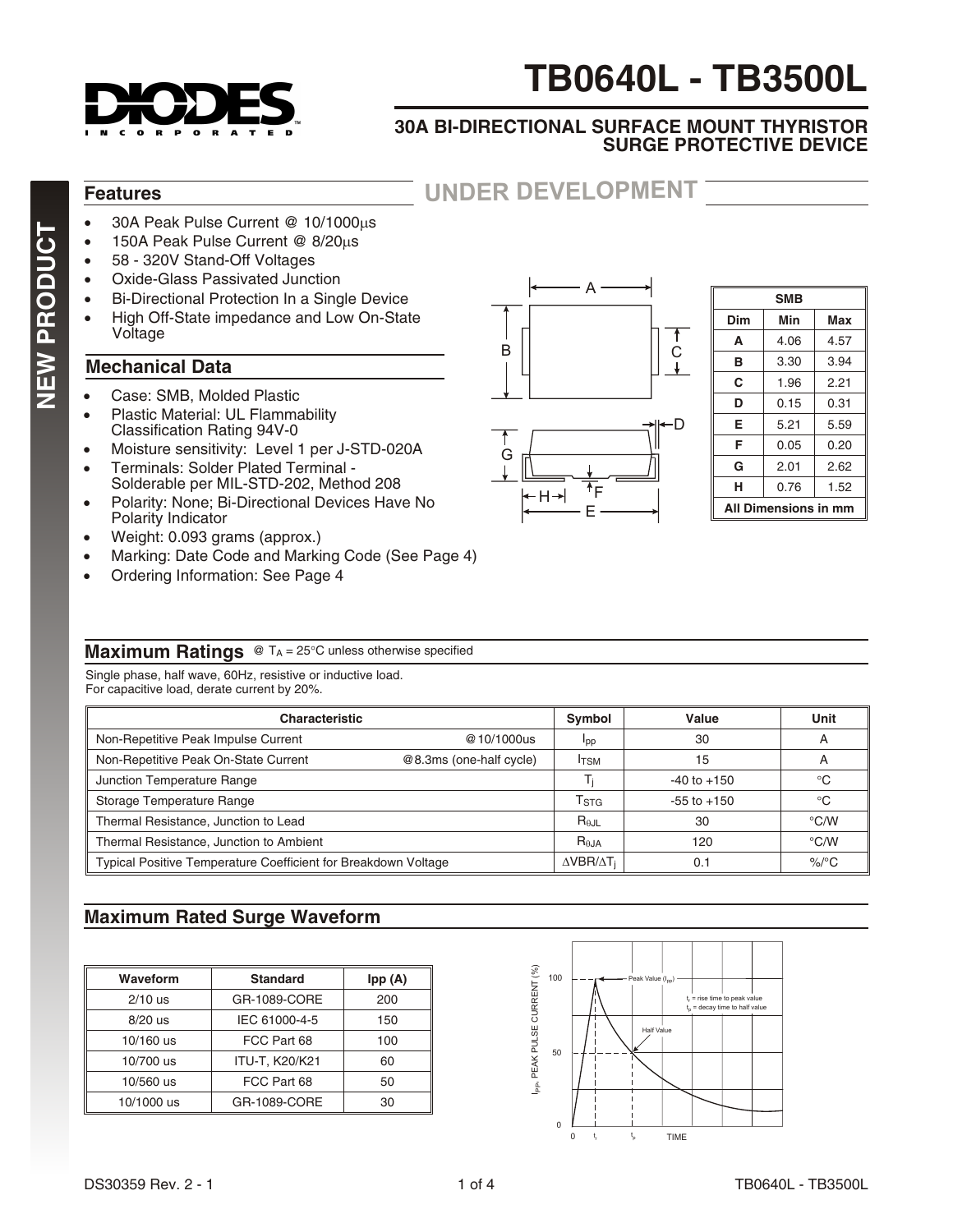#### **Electrical Characteristics** @ T<sub>A</sub> = 25 C unless otherwise specified

| <b>Part Number</b> | Rated<br>Repetitive<br>Off-State<br>Voltage | Off-State<br>Leakage<br>Current @<br><b>V<sub>DRM</sub></b> | <b>Breakover</b><br>Voltage | <b>On-State</b><br>Voltage<br>$@ I_T = 1A$ |             | <b>Breakover</b><br>Current<br><b>I</b> BO |             | <b>Holding Current</b><br>Iн | Off-State<br>Capacitance | <b>Marking</b><br>Code |
|--------------------|---------------------------------------------|-------------------------------------------------------------|-----------------------------|--------------------------------------------|-------------|--------------------------------------------|-------------|------------------------------|--------------------------|------------------------|
|                    | $VDRM$ (V)                                  | $IDRM$ (uA)                                                 | $V_{BO} (V)$                | $V_T(V)$                                   | Min<br>(mA) | Max (mA)                                   | Min<br>(mA) | Max (mA)                     | $C_O$ (pF)               |                        |
| <b>TB0640L</b>     | 58                                          | 5                                                           | 77                          | 3.5                                        | 50          | 800                                        | 150         | 800                          | 100                      | T064L                  |
| <b>TB0720L</b>     | 65                                          | 5                                                           | 88                          | 3.5                                        | 50          | 800                                        | 150         | 800                          | 100                      | T072L                  |
| <b>TB0900L</b>     | 75                                          | 5                                                           | 98                          | 3.5                                        | 50          | 800                                        | 150         | 800                          | 100                      | <b>T090L</b>           |
| <b>TB1100L</b>     | 90                                          | 5                                                           | 130                         | 3.5                                        | 50          | 800                                        | 150         | 800                          | 60                       | <b>T110L</b>           |
| <b>TB1300L</b>     | 120                                         | 5                                                           | 160                         | 3.5                                        | 50          | 800                                        | 150         | 800                          | 60                       | T130L                  |
| <b>TB1500L</b>     | 140                                         | 5                                                           | 180                         | 3.5                                        | 50          | 800                                        | 150         | 800                          | 60                       | T150L                  |
| <b>TB1800L</b>     | 160                                         | 5                                                           | 220                         | 3.5                                        | 50          | 800                                        | 150         | 800                          | 60                       | T180L                  |
| <b>TB2300L</b>     | 190                                         | 5                                                           | 265                         | 3.5                                        | 50          | 800                                        | 150         | 800                          | 40                       | T230L                  |
| <b>TB2600L</b>     | 220                                         | 5                                                           | 300                         | 3.5                                        | 50          | 800                                        | 150         | 800                          | 40                       | T260L                  |
| <b>TB3100L</b>     | 275                                         | 5                                                           | 350                         | 3.5                                        | 50          | 800                                        | 150         | 800                          | 40                       | <b>T310L</b>           |
| <b>TB3500L</b>     | 320                                         | 5                                                           | 400                         | 3.5                                        | 50          | 800                                        | 150         | 800                          | 40                       | <b>T350L</b>           |

| Symbol                 | <b>Parameter</b>                     |  |  |
|------------------------|--------------------------------------|--|--|
| <b>V<sub>DRM</sub></b> | Stand-off Voltage                    |  |  |
| <b>I</b> DRM           | Leakage current at stand-off voltage |  |  |
| V <sub>BR</sub>        | Breakdown voltage                    |  |  |
| <b>I</b> BR            | Breakdown current                    |  |  |
| $V_{BO}$               | Breakover voltage                    |  |  |
| Iво                    | <b>Breakover current</b>             |  |  |
| Iн                     | Holding current<br>NOTE: 1           |  |  |
| $V_T$                  | On state voltage                     |  |  |
| IPP                    | Peak pulse current                   |  |  |
| $C_{\rm O}$            | Off-state capacitance<br>NOTE: 2     |  |  |

Notes: 1. I<sub>H</sub> > (V<sub>L</sub>/R<sub>L</sub>) If this criterion is not obeyed, the TSPD triggers but does not return correctly to high-resistance state. The surge recovery time does not exceed 30ms.

2. Off-state capacitance measured at  $f = 1.0$ MHz,  $1.0V_{RMS}$  signal,  $V_R = 2V_{DC}$  bias.

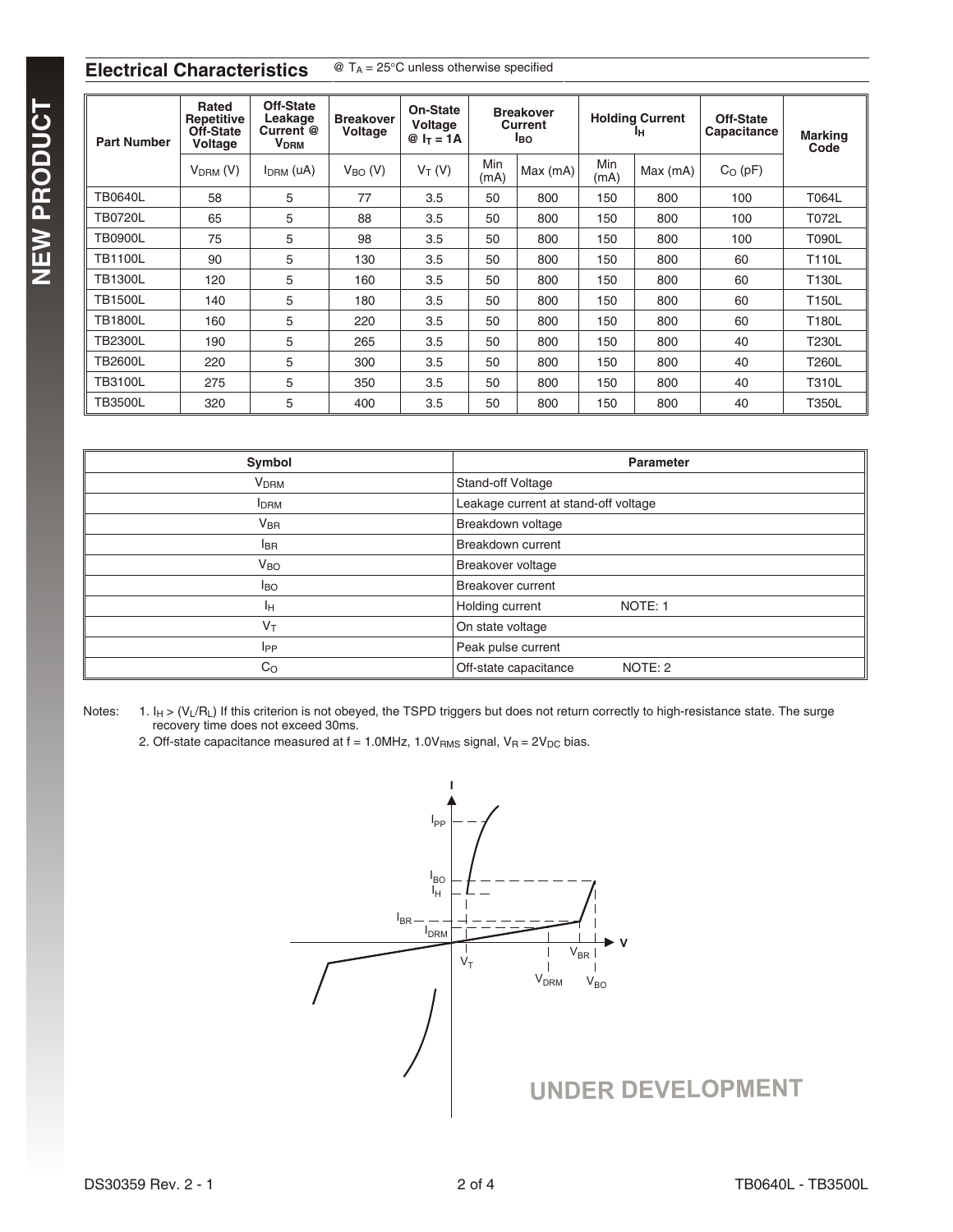





**UNDER DEVELOPMENT**